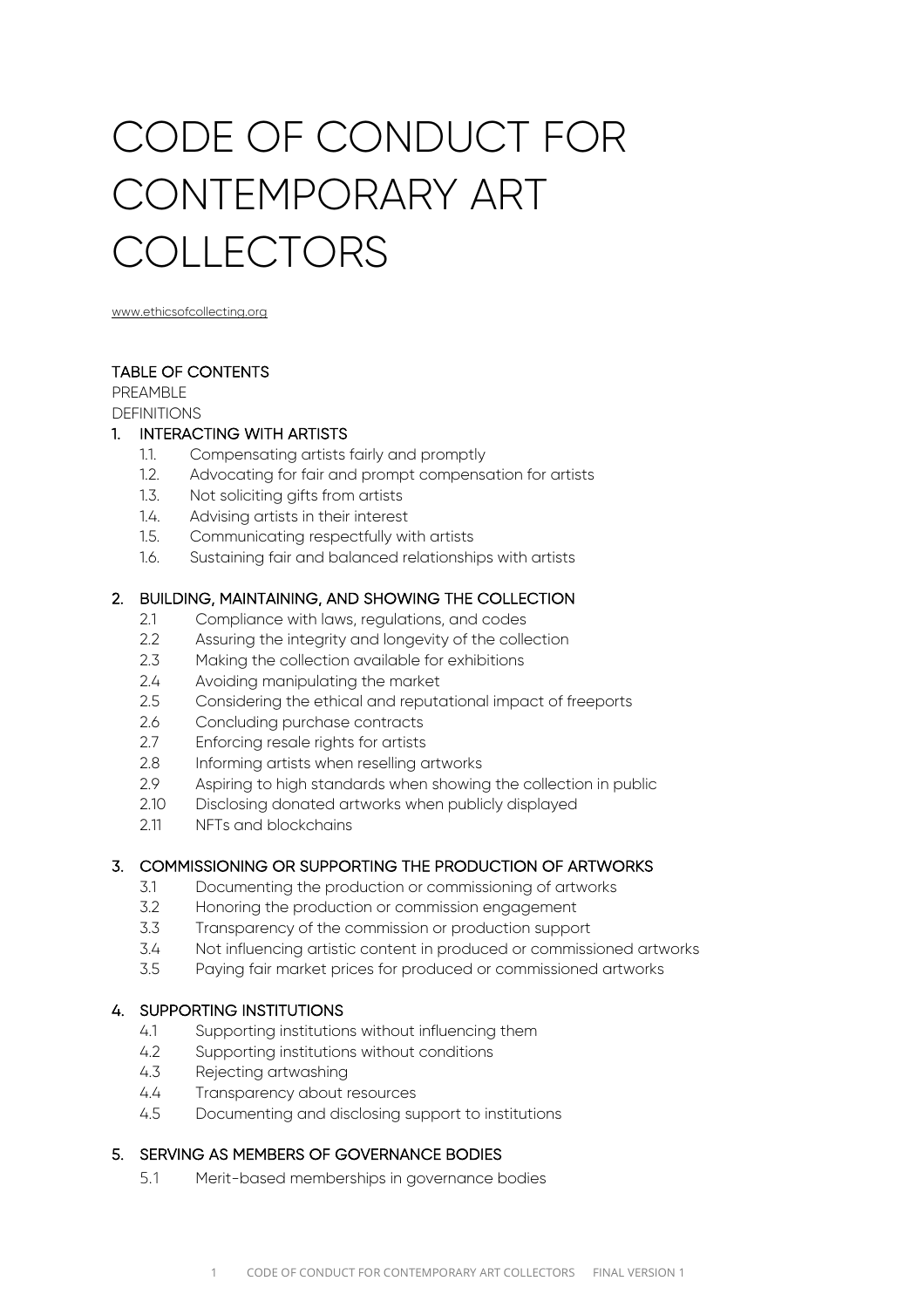- 5.2 Advocating for conflict-of-interest processes
- 5.3 Disclosing conflicts of interest
- 5.4 Not using the membership to benefit own collection
- 5.5 Membership for non-commercial purposes only
- 5.6 Avoiding insider trading
- 5.7 Not competing with the institution in collecting
- 5.8 Rejecting undue incentives or rewards
- 5.9 Vigilance of institutional compliance

#### 6. INTERACTING WITH DEALERS

- 6.1 Holding dealers accountable to inform artists
- 6.2 Holding dealers accountable to pay artist promptly
- 6.3 Not requesting artworks below fair market price
- 6.4 Purchasing artworks
- 6.5 Disclosing relations and interests with dealers
- 6.6 Not engaging in market manipulation with dealers
- 6.7 Serving on art fair committees

# 7. INTERACTING WITH OTHER PROFESSIONALS

- 7.1 Respectful and truthful communication with the public
- 7.2 Respecting the independence of media professionals
- 7.3 Fairly contracting art professionals for services
- 7.4 Crediting professionals appropriately

# PREAMBLE

# Why a code of conduct for contemporary art collectors?

Collectors have been an essential part of the artworld since its very beginning. Throughout the centuries they have played the role of supporting and encouraging artists and their ecosystems. Collectors have contributed, and continue to contribute in many positive ways, to what art is today.

In the last few decades, the artworld (and beyond) has been going through a significant transformation wherein an increasing number of ethical questions around the role of art and art workers are being posed for discussion. In particular, there is increasing awareness that the art sector has historically operated with a level of disconnect from some of the basics of professional ethics. Consequentially, opacity and power/dependence are often the standard, even though transparency, accountability, integrity, and fairness are necessary in any such large-scale market.

As contemporary art collectors, we have perhaps escaped some of this fundamental questioning, possibly due to our powerful economic position within the sector. It is now urgent to question some of our practices and enable our role to thrive as positive agents in the artworld. We believe that art constitutes a major public interest with significant potential for social and political affect. This implies that those who own artworks have a set of ethical duties towards such artworks, their authors, and the professional environment surrounding them. We propose this Code of Conduct for Contemporary Art Collectors (the Code) as a first - but firm - step in that direction.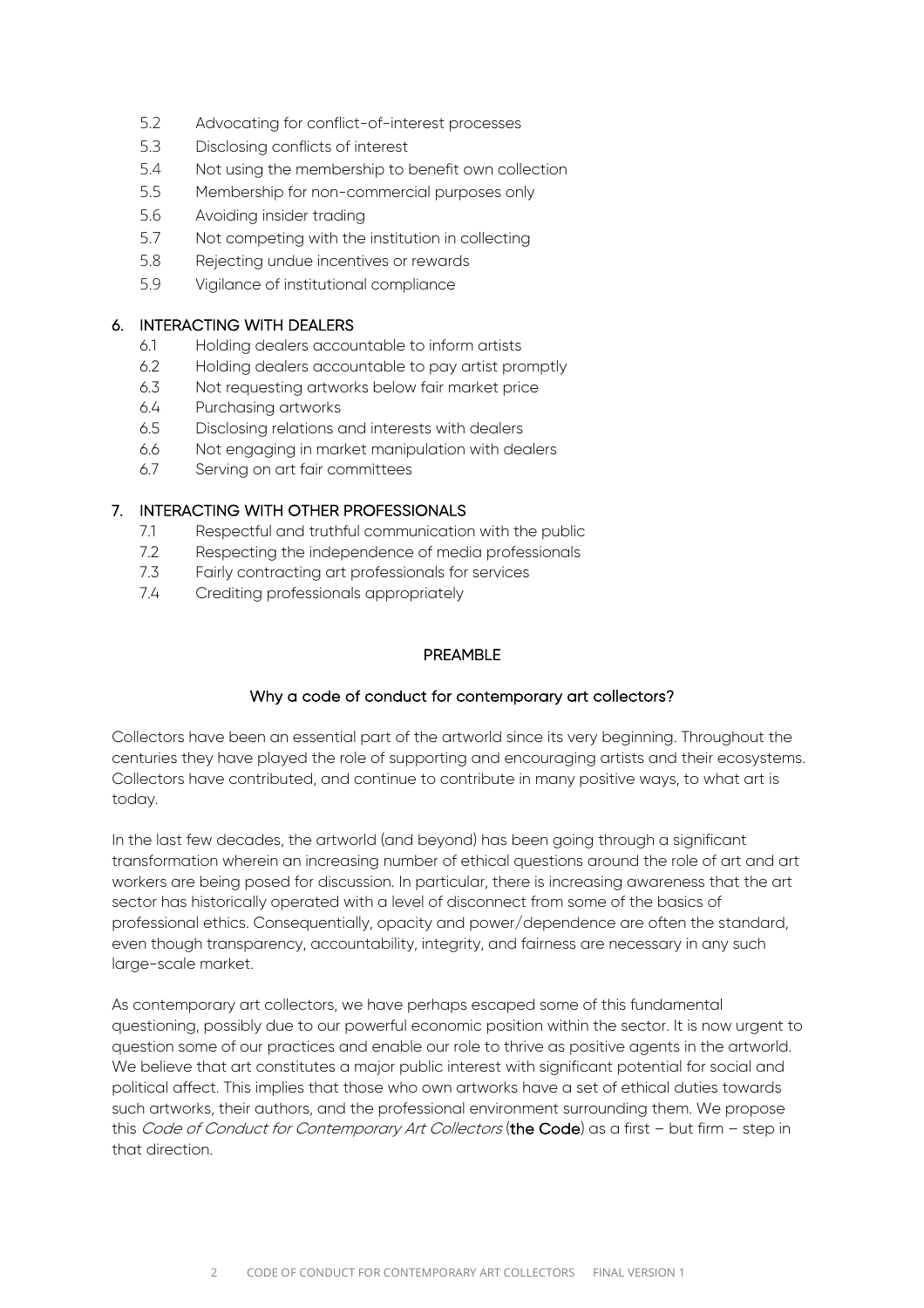#### What is the Code?

The Code is a voluntary set of principles and standards that is meant to inspire and guide contemporary art collectors' behaviors, inciting us to ask ourselves important questions to better face the challenges of today and tomorrow, and become proactive agents toward a more fair and socially just artworld. It is entirely at the discretion of each individual collector to choose whether they adhere to its letter and spirit. In other words, the Code is not an attempt to moralize or tell anyone how to collect. There are as many ways of collecting as there are collectors, and that diversity is precious. No one will enforce the Code, it will rely on peer-to-peer accountability. Nevertheless, we believe that at this point in time, a bold discussion on these topics among collectors is necessary to start raising the right questions.

The Code is intended as an open living document, a collective endeavor that will be updated on a regular basis as its implementation creates opportunities for improvements. To strengthen it as a tool for an increasingly fair artworld, everyone is invited to comment on the Code to enhance it in future versions, and can do so by submitting suggestions on the website www.ethicsofcollecting.org.

#### To whom is the Code addressed?

The Code is addressed to contemporary art collectors (defined below). By fostering concrete behavioral changes, the Code advocates for the role of collectors as one that fairly and transparently assists the artistic, creative process, operating in dialogue with artists and art workers. Under the Code, collectors respect the autonomy of all artworld professionals, and collaboratively strive to ensure the well-being and working rights for all parties therein. We aim to move away from collecting being a secretive activity, pure buying power, a vehicle to social status, or a capricious and at times abusive private passion; toward transforming the stereotype of us as collectors and, to some extent, to provide a quide for us to change our own self-image. In other words, the Code maps out a role for collectors as accountable and transparent agents in the artworld, hence fairly recognizing the important role that we have played, and continue to play, in the history of art.

How can we challenge the burden of "patronage," a word deriving from the Latin pater, the Roman father, one who single-handedly decides what is in the interest of the family, the dominant but all-benevolent heteronormative male? How can we re-envision a word that shares the same root as *patriarchy, paternalistic, patronize*, and *patrolling*? How can we bring the "collective" into collecting, acknowledging our privileged position and repurposing it to positively contribute to multiple non-dominant narratives? How can our support no longer perpetuate dependence and vulnerability in artists and art workers? In a nutshell, the Code invites us to collectively rethink and re-deploy, with sleeves rolled up, the role of contemporary art collectors as socially just, accountable, and transparent agents in the artworld.

#### Who wrote the Code?

A code of conduct for collectors would only make sense if it came from collectors themselves, in an act of self-regulation and as a gesture of accountability. Accordingly, the Code has been discussed and drafted, for over a year, as a thought-provoking, consensus-based, creative endeavor by a collective of collectors active both at local and international levels. We are based in Europe, South and North America, with approximately half of us identifying as female and half as male (writing team: Pedro Barbosa, Haro Cumbusyan, Iordanis Kerenidis, Evrim Oralkan, Jessica Oralkan, Piergiorgio Pepe, Sandra Terdjman, Andre Zivanari). We circulated the Code as a draft for consultation to several professionals, including other collectors, artists, media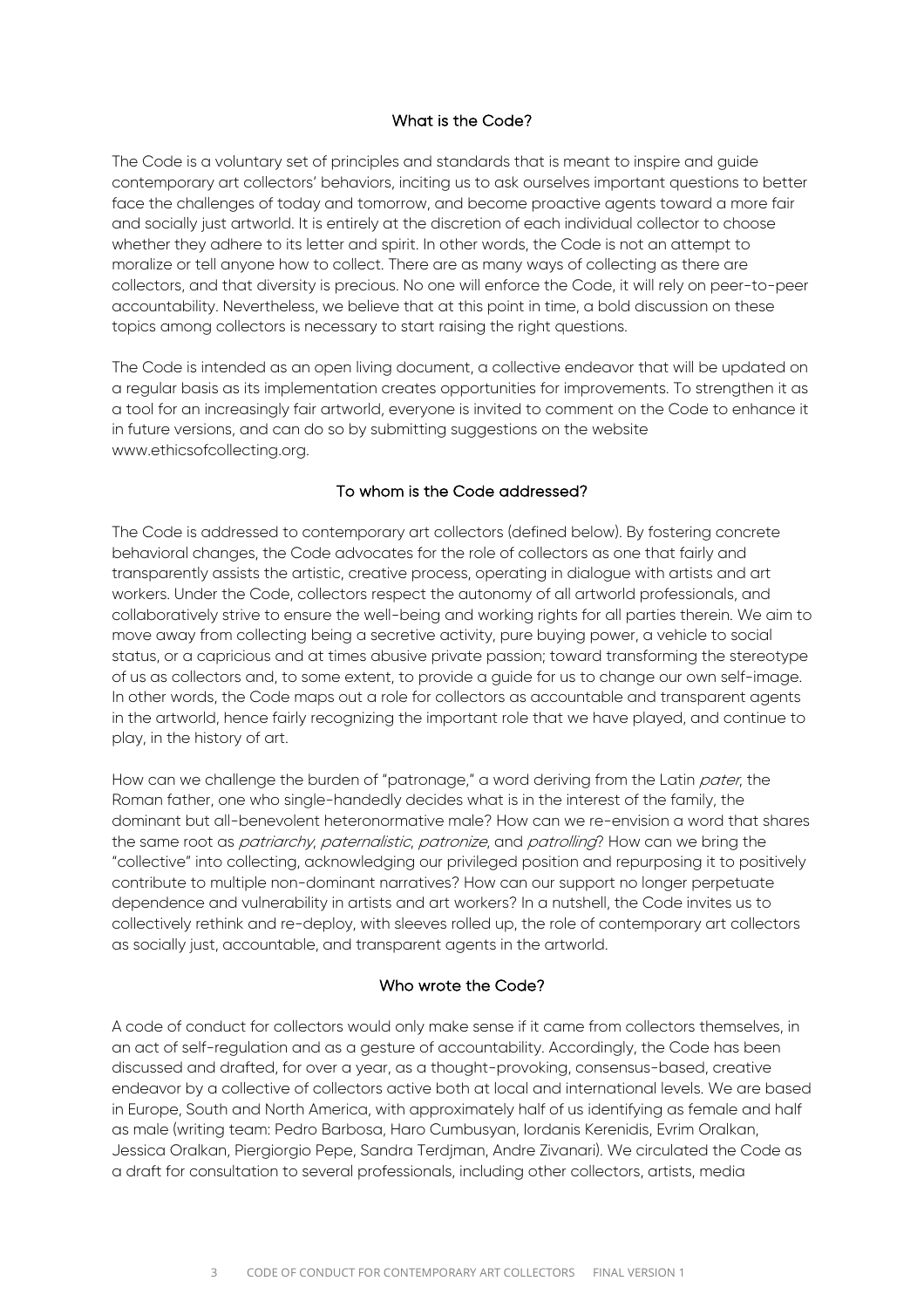professionals, curators, and dealers, this time with a broader geographical scope and a more diverse expertise; their comments and suggestions have been discussed and integrated into the Code, to reflect collective and multiple views on these matters.

To conclude, the Code was drafted using the language of professional ethics – what is generally referred to as *deontology* – a discipline well established in public interest sectors (e.g., health, transport, energy) but to an extent underutilized in the artworld. Deontology relates to the behavior of professionals and the power relations that can trigger conflicts of interest, lack of transparency and integrity, corruption, abuse of dominance, undue influence, etc.

#### A call for action

As a call for action, we hope the Code will be broadly used as a tool for collectors and a thought-provoking text for professionals in the artworld and beyond. We hope that many more will adhere to the letter of the Code, that they will become advocates of its spirit, and that they will make such commitment a central and visible element in their collecting practice. It is only through this shared and embodied commitment that the Code can have a real impact.

#### **DEFINITIONS**

Collector: any individual, entity, or collective that acquires contemporary artworks or art-related materials, other than for commercial resale.

Dealer: galleries, auction houses, fairs, and other contemporary art dealers.

Governance Body: any governing body with advisory or decision-making powers such as an institutional board or committee; prize, award, or acquisition committee; "friends of" institutions governance committee; advisory board.

Institution: not-for-profit entity or organization related to contemporary art, whether public or private, regardless of its size.

Support: financial giving (e.g., monetary grants or donations), artwork donations, artwork loans, financial support to produce an exhibition or an artwork, or any other transfers of value. This definition does not include modest fees paid to join institutional "friends of" or similar associations, when they do not involve advisory or decision-making powers.

# 1. INTERACTING WITH ARTISTS

Collectors interact with artists with integrity and transparency, respecting their views, honoring their independence, recognizing and compensating their work. Collectors never use their power or influence to obtain any undue advantage from the artists, for financial or personal interests.

- 1.1. COMPENSATING ARTISTS FAIRLY AND PROMPTLY
	- Collectors always offer to compensate artists for any working time or services they may request (e.g., presentations, texts, help with installation, performances), and reimburse any associated expenses based on the honoraria standards existing in the sector. When purchasing artworks directly from artists, Collectors ensure artists are paid a fair market price and they receive the due proceeds of the transaction with no delay.
- 1.2. ADVOCATING FOR FAIR AND PROMPT COMPENSATION FOR ARTISTS Collectors systematically advocate that Institutions make available adequate production resources for artists, that they compensate artists for the artworks shown, for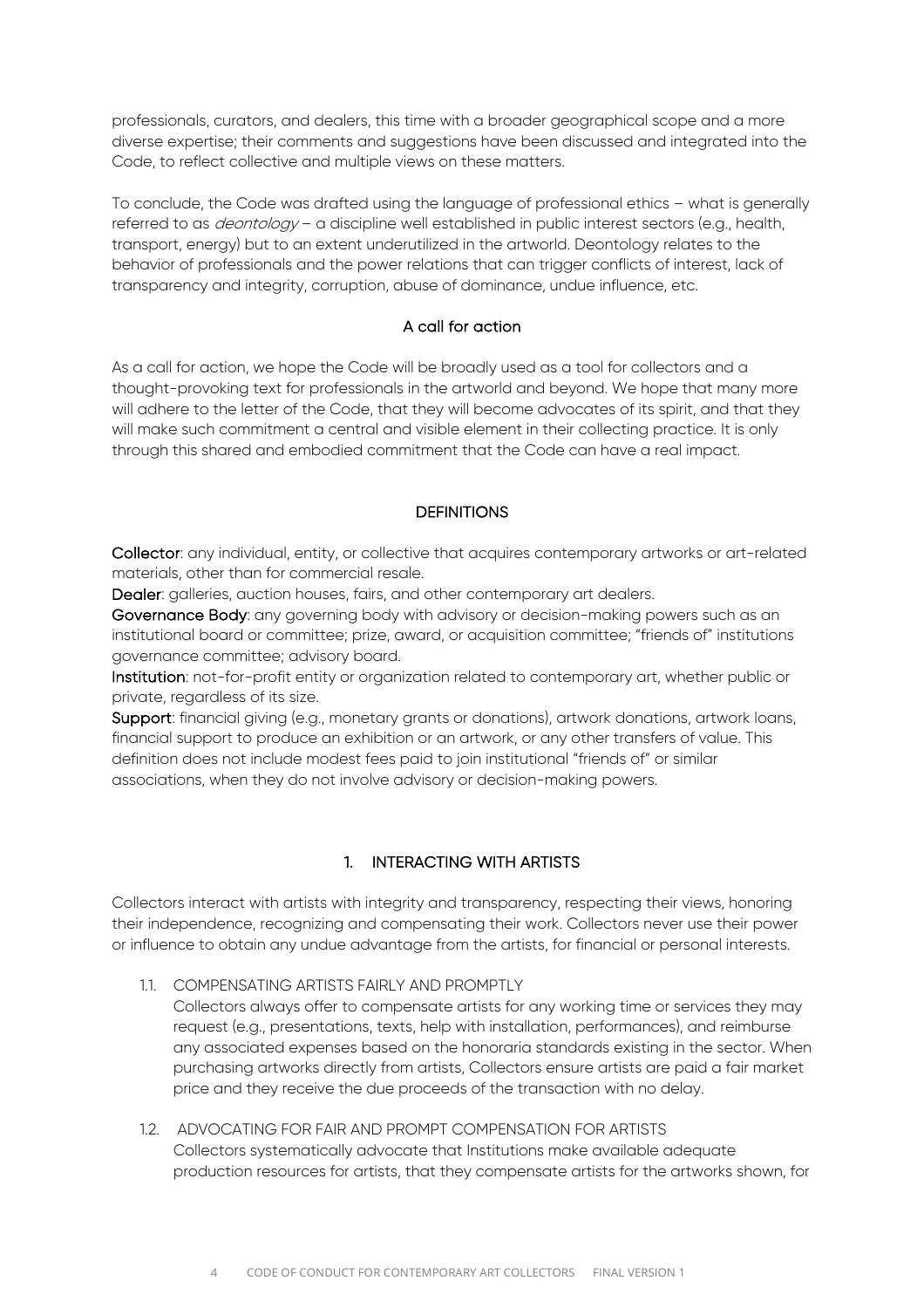any working time or services the Institutions may request (e.g., presentations, texts, help with installation, performances), and reimburse any associated expenses based on the honoraria standards existing in the sector. In addition, when lending artworks from their collection to Institutions, if the Institutions refuse to comply with the standards in this paragraph, Collectors shall consider refusing to lend the artworks, after consulting the artist.

# 1.3. NOT SOLICITING GIFTS FROM ARTISTS

Collectors do not request from artists, directly or indirectly, gifts, donations, free artworks, artworks below fair market price, or any other benefits. If these benefits are offered by the artists in an unsolicited way, Collectors shall carefully consider the implications and expectations of accepting these benefits. Collectors never request nor accept such benefits when these are connected, or may have the appearance to be connected, to any role they may perform as members of Governance Bodies.

#### 1.4. ADVISING ARTISTS IN THEIR INTEREST

Collectors advise artists only when requested, always in the interest of the artists, and not in their own interest or that of their collection.

#### 1.5. COMMUNICATING RESPECTFULLY WITH ARTISTS

Collectors communicate with artists in a manner which is always respectful and transparent, fostering a safe environment for all, systematically avoiding any language or style which is condescending, overpromising, predatory, misleading, or dominating.

#### 1.6. SUSTAINING FAIR AND BALANCED RELATIONSHIPS WITH ARTISTS

Interactions of a personal, romantic, or sexual nature between Collectors and artists are always based on both parties granting free and informed consent. Collectors never use their power and influence to force such interactions to their advantage. Sexual harassment is strictly prohibited.

# 2. BUILDING, MAINTAINING, AND SHOWING THE COLLECTION

Collectors acquire artworks and build their collection responsibly, exercising care when storing, preserving, and displaying artworks. Collectors strive to make artworks in their collection accessible when the adequate conditions are met.

2.1 COMPLIANCE WITH LAWS, REGULATIONS, AND CODES Collectors must comply with all applicable laws, regulations, and codes on fair and transparent art-related transactions. They must avoid insider trading, corruption, tax avoidance, fraud, anticompetitive practices, and any other behavior sanctioned by the applicable laws, regulations, and codes. They must not engage in any artrelated transaction as a way of money-laundering.

#### 2.2 ASSURING THE INTEGRITY AND LONGEVITY OF THE COLLECTION Collectors aim to show, frame, store, catalogue, preserve, and where applicable restore the artworks in their collection in the best possible conditions to assure their integrity and longevity, in line with the expectations of the artists, as detailed in the related certificate or contract. They shall always reference, credit, and quote the

artworks and the artists with accuracy.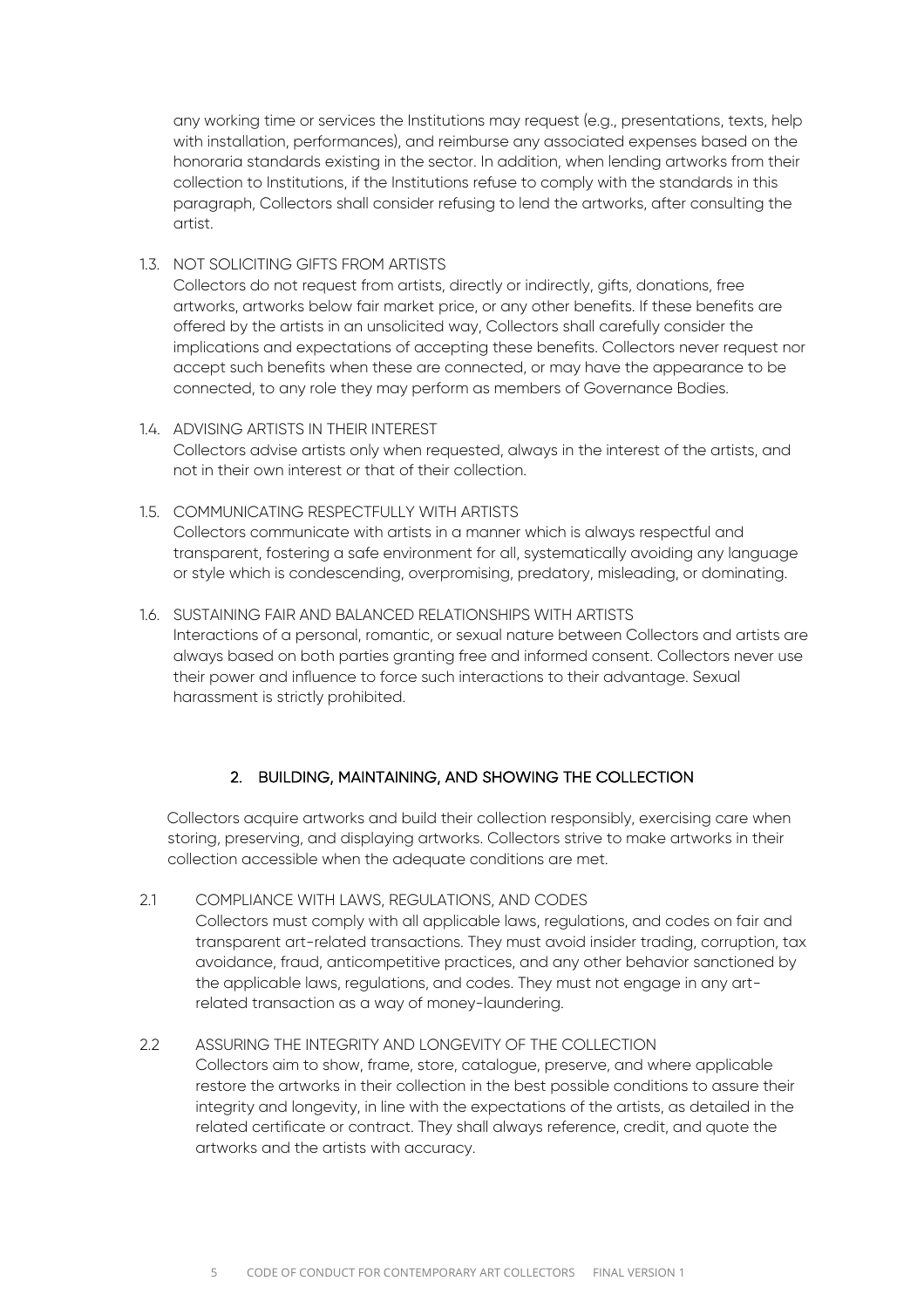# 2.3 MAKING THE COLLECTION AVAILABLE FOR EXHIBITIONS

Collectors aim to make artworks in their collection available to artists, Institutions, and professionals with a view to the artworks being loaned and shown in exhibitions, when the transportation, preservation, and display conditions, as well as the exhibiting context, are adequate. They aim to consult or inform the artists systematically when asked to lend an artwork.

#### 2.4 AVOIDING MANIPULATING THE MARKET Collectors do not acquire or sell artworks with a view to manipulate the market. They consider the implications, for themselves and the artists, of acquiring or selling artworks for speculation purposes.

# 2.5 CONSIDERING THE ETHICAL AND REPUTATIONAL IMPACT OF FREEPORTS Collectors consider the ethical and reputational impact of storing artworks in freeports and other long-term storage facilities. They respect the integrity of such artworks and ensure that they remain available in line with article: "Making the collection available for exhibitions." The additional costs specifically associated with such facilities (e.g., reports and formalities) are not borne by the artists, Institutions, and professionals requesting the loan but by the Collectors.

#### 2.6 CONCLUDING PURCHASE CONTRACTS

When purchasing an artwork, Collectors consider concluding contracts with the artist and/or their legal representatives that explicitly state the terms and conditions of usage, display, reproduction, conservation, resale, and any other rights management provisions. Such contracts are aimed at protecting the interest of the artwork and the artist.

# 2.7 ENFORCING RESALE RIGHTS FOR ARTISTS Collectors advocate that artists, their estate, or other not-for-profit organizations receive a fair share of any gain generated by the resale of an artwork, whether the resale takes place in auctions, via art professionals, privately, physically, digitally, or in any other manner.

#### 2.8 INFORMING ARTISTS WHEN RESELLING ARTWORKS When reselling an artwork, Collectors aim to inform the artist in advance.

- 2.9 ASPIRING TO HIGH STANDARDS WHEN SHOWING THE COLLECTION IN PUBLIC When Collectors operate in the public sphere, for example by showing their collection, presenting it to the public, making it available to the public in physical form or digitally, or by opening exhibition spaces, they aspire to apply the same standards, for example in terms of transparency and inclusivity, as Institutions with a public interest mission, and are aware of their responsibility towards the public.
- 2.10 DISCLOSING DONATED ARTWORKS WHEN PUBLICLY DISPLAYED Collectors aim to disclose if artworks are donated to them by artists, when such artworks are publicly displayed, unless the artist requires them not to.

#### 2.11 NFTs AND BLOCKCHAINS

Collectors apply the provisions of this Code when operating in an online or digital context, including in connection to Non-Fungible Tokens (NFTs) and blockchains. Collectors leverage the potential for increased transparency and traceability offered by these technologies, and do not use them to manipulate the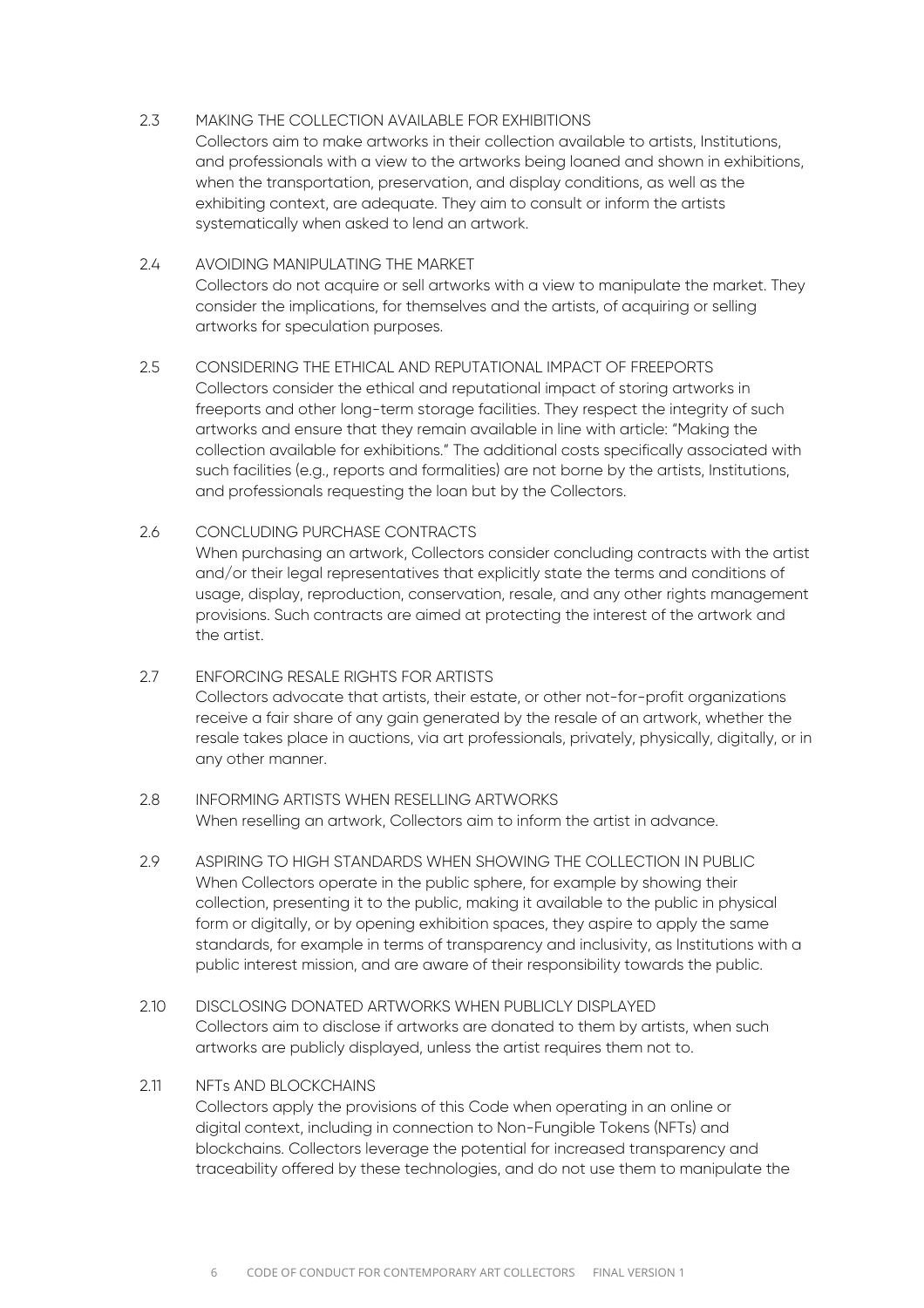market. In particular, Collectors aim to use platforms that comply with the applicable regulations, are ethically responsible, and environmentally conscious, that is, platforms that: promote the transparency of users and verify their identity, allow for robust audit trail, do not engage in tax evasion or money-laundering, do not actively undermine the role of other art professionals (e.g., art workers, curators, dealers and galleries, writers), limit their impact on the environment (e.g., carbon neutrality), and ensure that the creators of digital work receive a fair share of the relevant proceeds.

# 3. COMMISSIONING OR SUPPORTING THE PRODUCTION OF ARTWORKS

Collectors commission or support the production of artworks responsibly and fairly, never abusing their position of power to interfere with the artistic content or to obtain any undue advantage.

- 3.1 DOCUMENTING THE PRODUCTION OR COMMISSIONING OF ARTWORKS When supporting the production or commissioning of an artwork, Collectors ensure that the agreed Support is provided based on a written contract with the artist and, if applicable, their Dealer or other representative. Such a contract reflects a fair and balanced negotiation and is never abusive nor unfair to the advantage of the Collector, but is agreed in the interest of the artist and the artwork. Such a contract describes all terms and conditions and includes the overall process and timeline, a detailed financial arrangement, the desired outcome, and the exhibiting conditions.
- 3.2 HONORING THE PRODUCTION OR COMMISSION ENGAGEMENT When supporting the production or commissioning of an artwork, Collectors ensure that the agreed Support is always eventually provided, unless such artwork does not meet the terms and conditions agreed in the written contract.
- 3.3 TRANSPARENCY OF THE COMMISSION OR PRODUCTION SUPPORT When supporting the production or commissioning of an artwork, Collectors are transparent and disclose the Support when the artwork is displayed or mentioned in public places.
- 3.4 NOT INFLUENCING ARTISTIC CONTENT IN PRODUCED OR COMMISSIONED **ARTWORKS** When supporting the production of an artwork, and when commissioning an artwork, Collectors do not influence the artistic content of the artwork beyond initially agreeing with the artist on the terms of the commission, unless in response to an unsolicited request by the artist.
- 3.5 PAYING FAIR MARKET PRICES FOR PRODUCED OR COMMISSIONED ARTWORKS If acquiring an artwork they produced or commissioned, Collectors pay the fair market price, considering the funds already provided and, when mutually agreed, an additional discount that recognizes the Collectors' commitment to the process, without it being exploitative.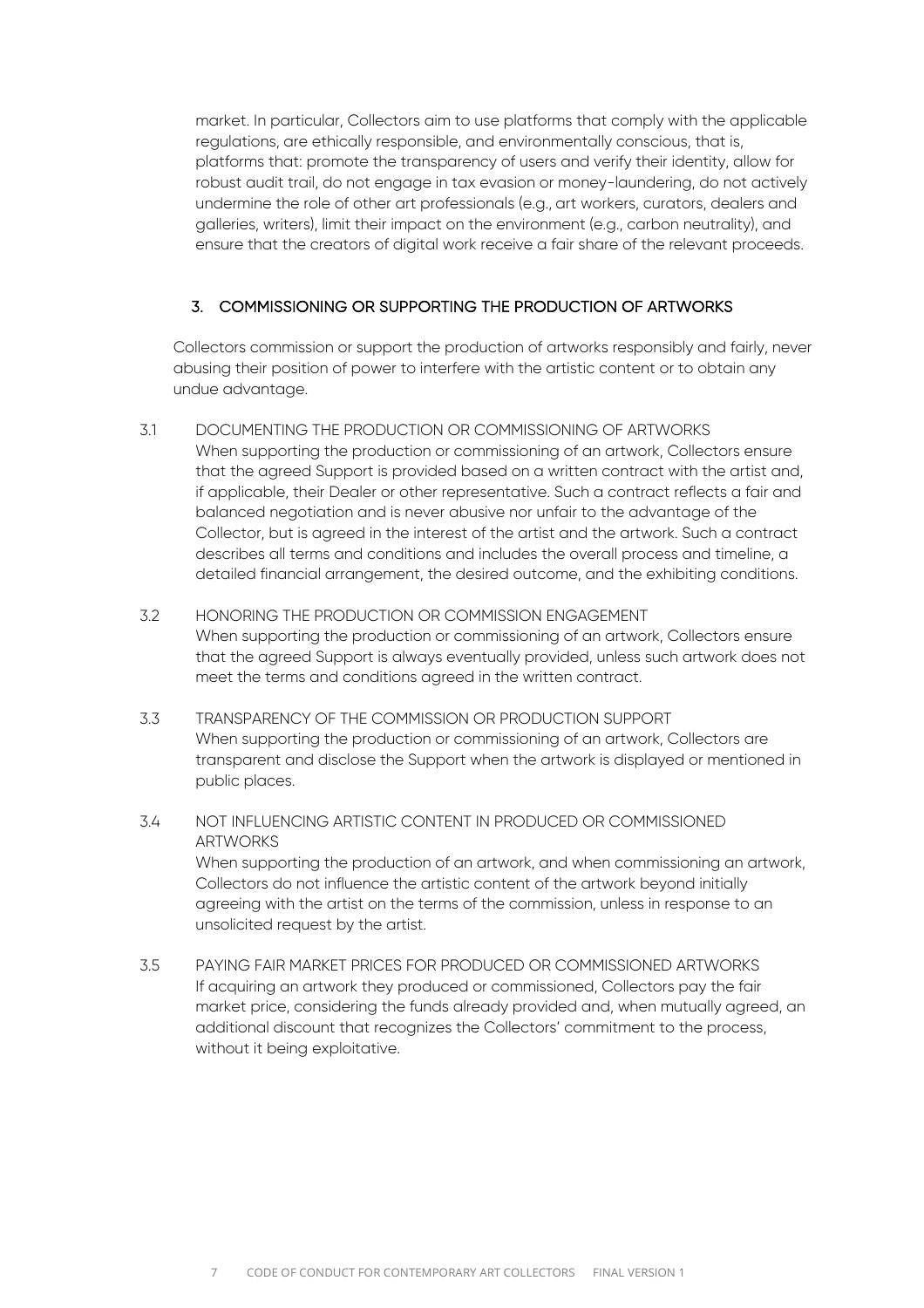# 4. SUPPORTING INSTITUTIONS

Collectors may provide Support to Institutions. They provide such Support in the interest of the Institution, as defined by the Institution itself, respecting its autonomy, acquisition and curatorial choices, without expecting any direct counterpart for themselves or their collection.

4.1 SUPPORTING INSTITUTIONS WITHOUT INFLUENCING THEM Collectors ensure that the Support is not provided for nor cannot be perceived as influencing any aspect of the curatorial, acquisitional, programming, organizational, or financial autonomy of the supported Institution.

#### 4.2 SUPPORTING INSTITUTIONS WITHOUT CONDITIONS

Collectors do not offer Support to Institutions in exchange for the Institution showing artwork from their collection or artwork from artists in their collection. They can provide Support to show such artwork only if it is requested by the Institution, the request is unsolicited and genuinely based on a pre-existing independent curatorial choice of the Institution. Collectors do not make the loan or donation of an artwork dependent upon how prominently and for what duration the artwork is to be displayed at the Institution, in exhibitions, in catalogs, on websites, or in other related documentation.

#### 4.3 REJECTING ARTWASHING

Collectors do not provide Support to Institutions to improve their individual, family, or corporate image (i.e., for "artwashing" purposes).

4.4 TRANSPARENCY ABOUT RESOURCES Collectors aim to be transparent about the source of their financial resources and about other activities they fund (e.g., political campaigns), to empower the supported Institutions to make informed decisions as to accepting or declining the Support.

#### 4.5 DOCUMENTING AND DISCLOSING SUPPORT TO INSTITUTIONS

Collectors request from the supported Institution that the Support is formalized in advance in a detailed written document that aims to protect the autonomy of the Institution and in their interests. Collectors disclose the Support and request the same from the supported Institution (e.g., in catalogs, communication material related to the supported activity, in applicable annual reports, etc.) unless such disclosure would constitute a physical danger for the Institution or the Collector (e.g., kidnapping in some areas of the world). Such disclosure is only aimed at transparency, covers only a factual description of the Support, is modest in appearance, and shall not amount to self-promotion or self-advertising.

# 5. SERVING AS MEMBERS OF GOVERNANCE BODIES

Collectors may be appointed as members of Governance Bodies of Institutions based on their expertise, experience, knowledge, competence, ability to advocate for the Institution, and other substantive art-related skills. They accept the appointment and perform the related activities in the interest of the Institution, without expecting any direct counterpart for themselves or their collection.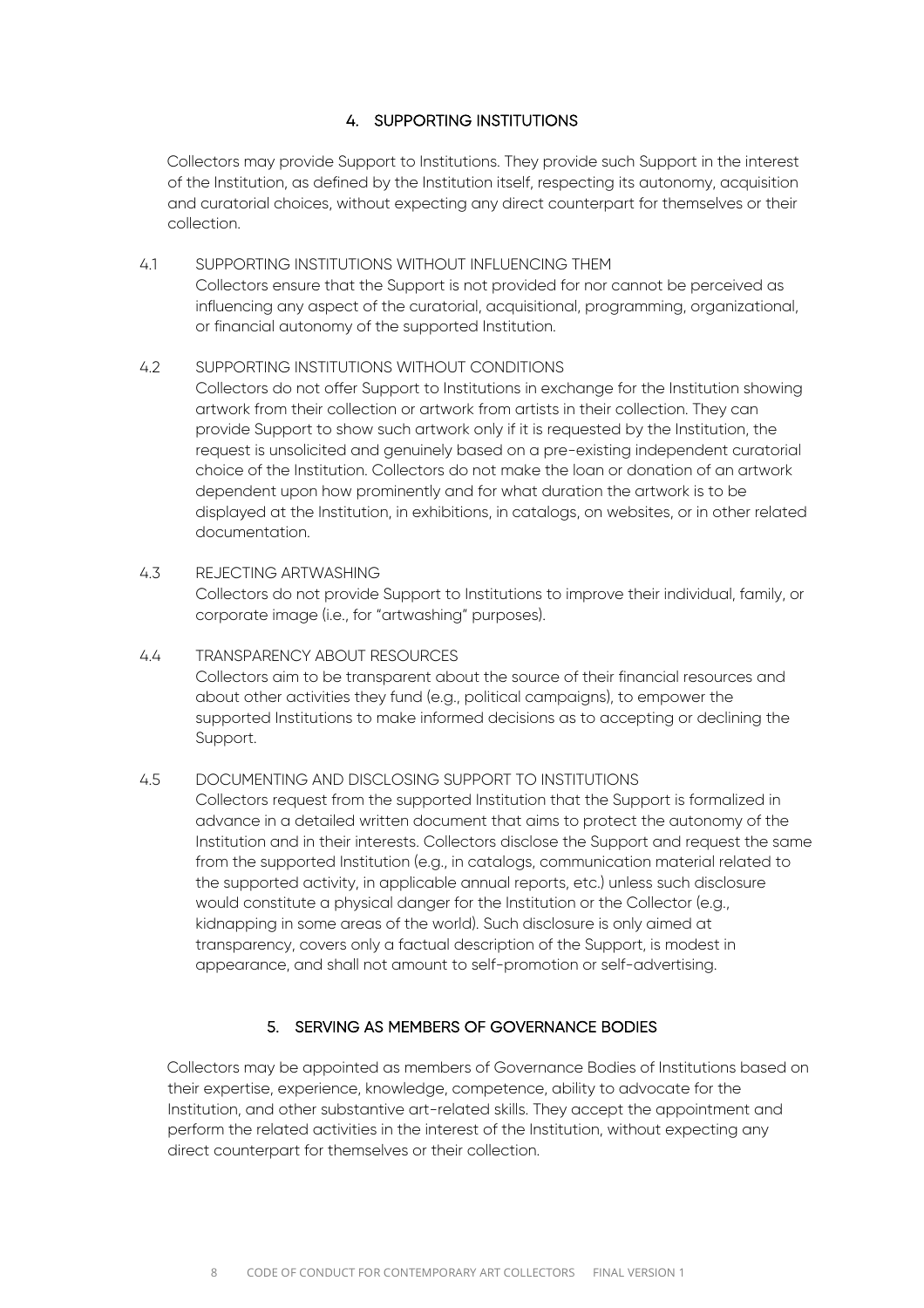- 5.1 MERIT-BASED MEMBERSHIPS IN GOVERNANCE BODIES Collectors ensure that their appointment is primarily based on substantive artrelated skills and is not directly linked to any past, actual, or potential Support to the Institution.
- 5.2 ADVOCATING FOR CONFLICT-OF-INTEREST PROCESSES Collectors verify that the Governance Body has a formal process to identify, disclose, and address conflicts of interest, and that members of the Governance Body undersign it. If the Governance Body does not have such a process in place, Collectors shall request it be promptly implemented.

#### 5.3 DISCLOSING CONFLICTS OF INTEREST

Collectors avoid or promptly disclose any actual, potential, or perceived conflict of interest that may impact their appointment or their duty to act in the interest of the Governance Body or the Institution. When the Governance Body is to make decisions on artworks or artists present in the Collectors' collection, the Collector promptly discloses this fact and follows any applicable procedures including, where required by such procedures, to abstain from voting. Collectors promptly disclose any similar roles or memberships – existing, new, or forthcoming – they hold in other Institutions.

#### 5.4 NOT USING THE MEMBERSHIP TO BENEFIT OWN COLLECTION

Collectors do not request to show any artworks from their collection at the Institution, during their Governance Body membership. They can accept a request to loan such artworks only if it is requested by the Institution, the request is unsolicited and genuinely based on a pre-existing independent curatorial choice of the Institution.

5.5 MEMBERSHIP FOR NON-COMMERCIAL PURPOSES ONLY Collectors do not request to buy or sell any artwork from or to the Institution in return for their appointment, or during their Governance Body membership. They may

accept a request to sell such artworks only if it is requested by the Institution, the request is unsolicited and genuinely based on a pre-existing independent curatorial choice of the Institution.

- 5.6 AVOIDING INSIDER TRADING Collectors must not use insider information acquired as a member of a Governance Body and deemed confidential to benefit themselves or their collection.
- 5.7 NOT COMPETING WITH THE INSTITUTION IN COLLECTING Collectors do not knowingly compete, directly or indirectly, with the Institution for the purchase of artworks that are, or may be, of interest to the Institution.
- 5.8 REJECTING UNDUE INCENTIVES OR REWARDS Collectors do not accept or request, from anyone, excessive hospitality or gifts, donations, free artworks, artworks at a price below fair market price, or any other benefits, if these are or could be perceived as incentives or rewards to influence the exercise of their duties as Governance Body members.
- 5.9 VIGILANCE OF INSTITUTIONAL COMPLIANCE Collectors are vigilant about the Institution complying with all applicable professional standards and regulations and call into question any inappropriate practice or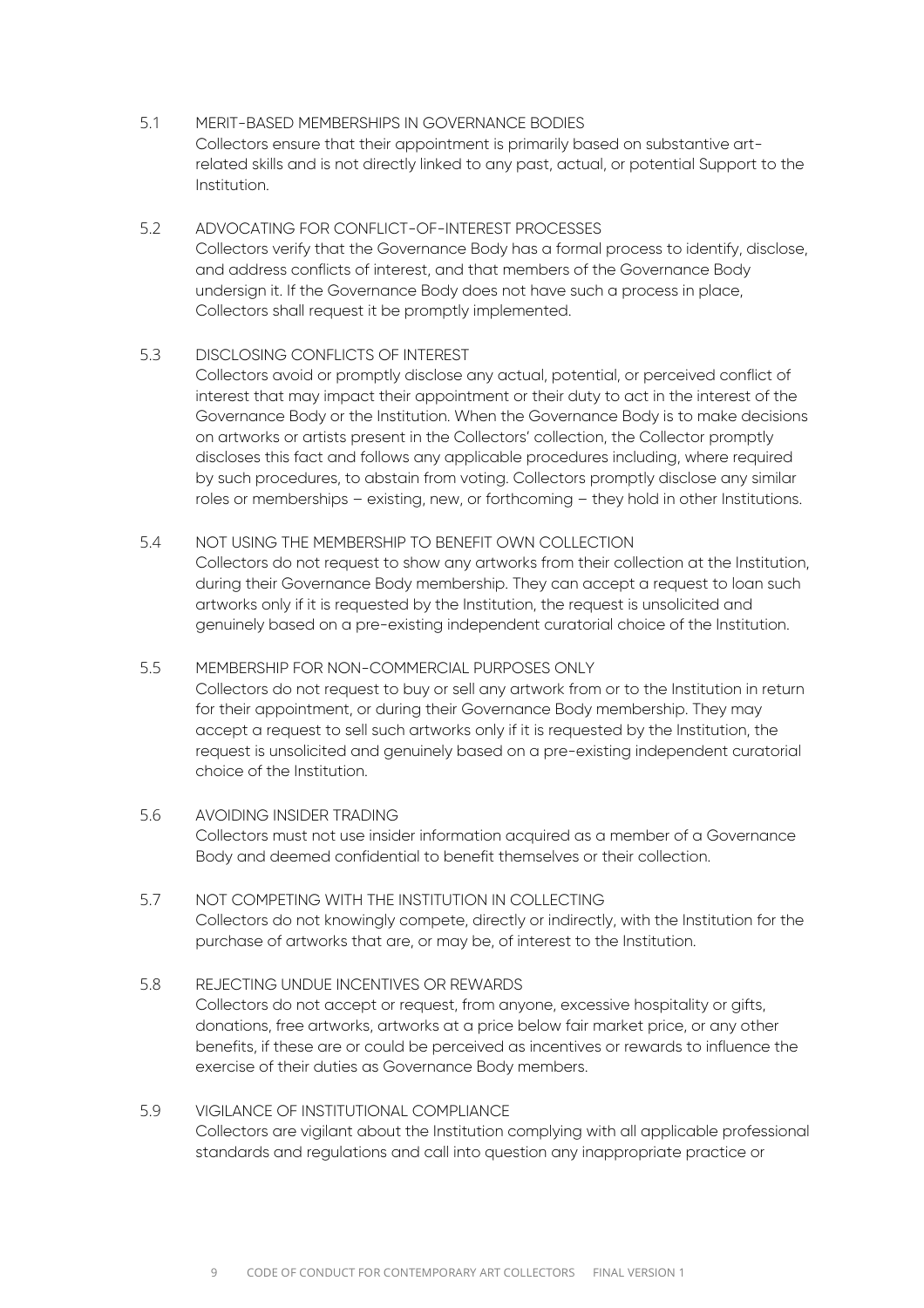behavior they witness or become aware of within the Institution (e.g., abusive behavior towards staff, refusal to pay artists, tax evasion efforts, etc.).

# 6. INTERACTING WITH DEALERS

Collectors interact with Dealers responsibly and transparently, avoiding any secretive, collusive, abusive, or exploitative behavior.

- 6.1 HOLDING DEALERS ACCOUNTABLE TO INFORM ARTISTS Collectors request full transparency of transactions and hold Dealers accountable to promptly involve and inform artists about the pricing, any discount applied, the buyer's identity, and other details concerning any purchasing transaction regarding their artworks, using a receipt or other formal accounting document.
- 6.2 HOLDING DEALERS ACCOUNTABLE TO PAY ARTIST PROMPTLY Collectors request and hold Dealers accountable to ensure artists promptly receive the fair due proceeds of any purchasing transaction regarding their artworks.
- 6.3 NOT REQUESTING ARTWORKS BELOW FAIR MARKET PRICE Collectors do not intentionally use their power or reputation to request free artworks or artworks at a price below fair market price from Dealers. When price reductions below fair market price are proposed by a Dealer, Collectors hold the Dealer accountable that any such reduction is not borne by the artist's share of the proceeds.

#### 6.4 PURCHASING ARTWORKS

Collectors do not proactively request to purchase artworks directly from artists when these are represented by a Dealer. When the artwork has not been consigned to any Dealer, Collectors follow the direction of the artist as to where to purchase the artwork. When unsure if an artwork is consigned to a Dealer, or when an artwork is shown in an exhibition (e.g., in a museum), Collectors endeavor to ask the artist from whom they prefer the artwork to be purchased. If an artwork is shown by a Dealer, Collectors endeavor to purchase the artwork from that Dealer.

#### 6.5 DISCLOSING RELATIONS AND INTERESTS WITH DEALERS

If Collectors have influence on the artistic program of a Dealer, they ensure this is transparently disclosed in the execution of that program. If a Dealer loans an artwork to a Collector to be displayed to any audience, whether in an Institution, at their residency, or in any other context, the loan arrangement is disclosed to the audience. When Collectors are also Dealers, or they have a personal or financial interest in a Dealer, they should be aware of any actual, potential, or apparent conflict of interest that may arise. As a result, they promptly disclose and address such conflicts as appropriate.

#### 6.6 NOT ENGAGING IN MARKET MANIPULATION WITH DEALERS

Collectors must not participate with Dealers in any behavior that is, or may be perceived to be, intended to manipulate the art market or related transactions, including secretive, collusive, or abusive practices, or any other conduct aimed, for example, to artificially inflate prices of artworks, or to exercise pressure on artists and Institutions.